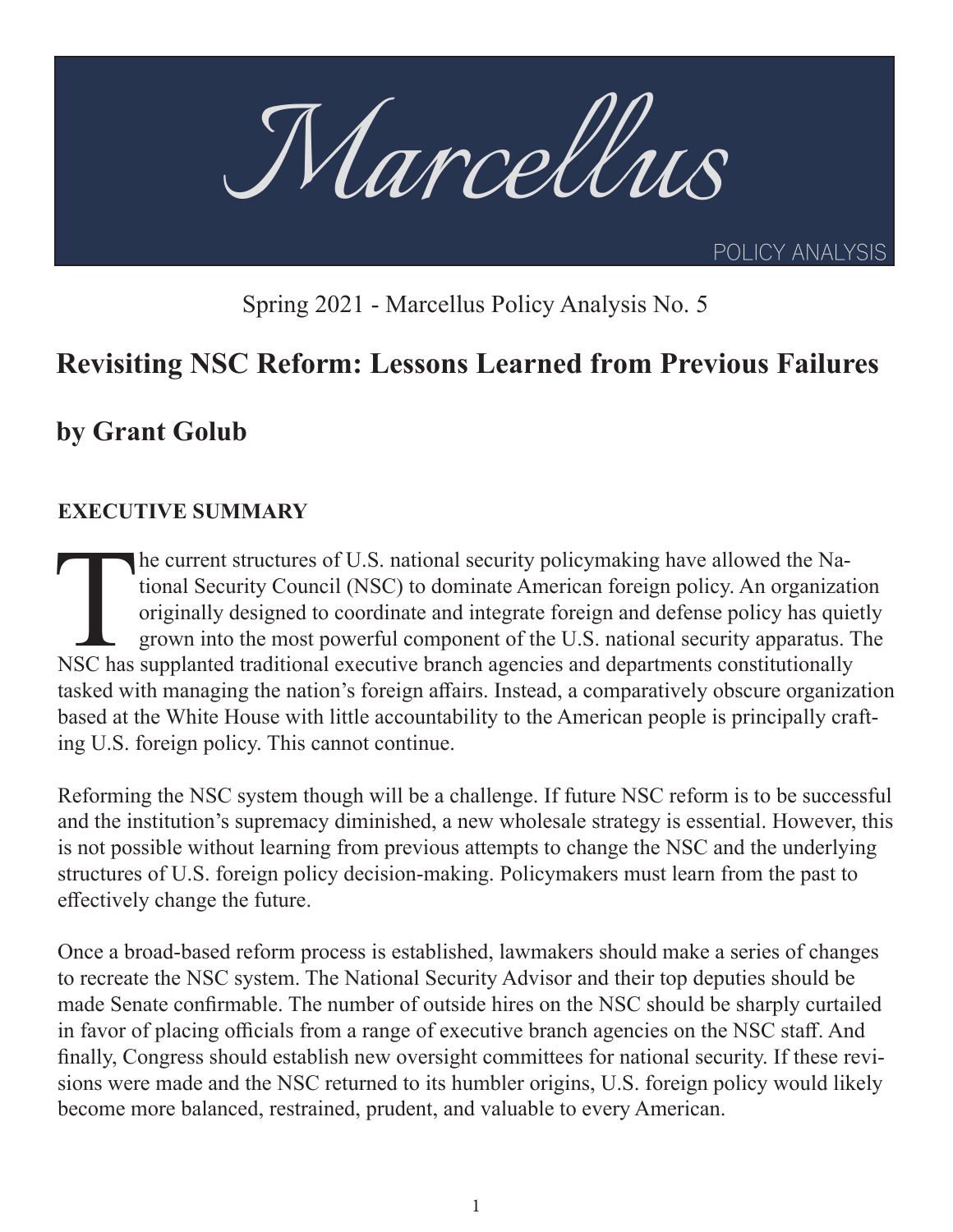### **The Status Quo at the NSC is Dangerous**

In February 2021, the Biden administration released NSM-2, a national security memorandum outlining how the president was organizing the National Security Council (NSC) system. The memorandum, titled "Memorandum on Renewing the National Security Council System," was designed to clearly signify President Joe Biden will be thinking about national security policy differently from his predecessor.<sup>1</sup> While President Biden added some new members to NSC meetings and is focusing more on new types of emerging threats, his NSC's organizational system is similar to previous Democratic administrations. Put another way, the basic structure of U.S. foreign policymaking is unlikely to change during the next four years.

This is not a welcome sign. Since the height of the Cold War, the NSC has grown too powerful as an actor within the U.S. foreign policymaking apparatus. Under presidents of both political parties, the NSC has displaced traditional executive branch agencies and departments charged with managing the nation's foreign affairs. Instead, a relatively opaque organization based at the White House with little accountability to external oversight or pressures has become the central node in U.S. foreign policy decision making. This has allowed presidents and their advisers to wield near total control over the national security process, with some calamitous results.<sup>2</sup> At a time when an increasing number of Americans are openly questioning their nation's overseas choices, it is even more problematic an organization with no Senate-confirmable staff is primarily responsible for crafting U.S. foreign policy. This dynamic must change.

If future NSC reform is to be successful and the institution's dominance over national security policy reduced, a new approach to change is required. In fashioning a new direction, policymakers should take stock of previous NSC reform attempts and extract lessons from their failures. By studying past wouldbe reformers and their mistakes, errors can be better avoided, and valuable takeaways gleaned for the future. To effectively alter the U.S. foreign policy decision-making process for the future, lawmakers must learn from the past.

# **How and why the NSC Must Be Reformed**

There are many issues with the NSC and critiquing it as an institution is nothing new. For decades, analysts and commentators have criticized it on a variety of grounds, including its size, structure, scope of activity, and difficulties managing the interagency process.3 These points are valid, but they often fail to elucidate the overarching issue: the NSC has become the U.S. national security policy machine.<sup>4</sup> An organization originally created to coordinate overseas affairs throughout the executive branch is now the all-encompassing one-stop shop for the creation, management, and execution of U.S. foreign and defense policy. Not only has the NSC grown far beyond its intended functions, but it is also obscure, nontransparent, and not well known to the public. The National Security Advisor (NSA), the president's chief national security aide and head of the NSC staff, is not Senate-confirmed and reports directly to the president. The NSC staff are low-key figures who are almost completely unrecognizable, even to many officials in Washington.<sup>5</sup> That an organization like this has now become the overly dominant center of the American national security apparatus is deeply concerning.

The NSC must be reformed because it is abstruse, performs too many functions, and has simply grown too powerful. Sensible foreign policy should be the product of a balanced, inclusive decision-making process, where multiple agencies and departments have more equal input and influence. To help create this framework, the NSA and their top deputies should be confirmed by the Senate, most NSC staff members should be detailed from other executive branch agencies, and Congress should exert more oversight on national security matters. But to successfully reform the NSC and generate a more equalized foreign policymaking operation, there must be a sound reform process. In moving forward, lessons can and should be gleaned from previous NSC reform breakdowns. Three cases in particular provide valuable insight on this critical issue.

#### **Why was the NSC Established?**

After World War II, American foreign policy was a mess. The Axis powers had been defeated after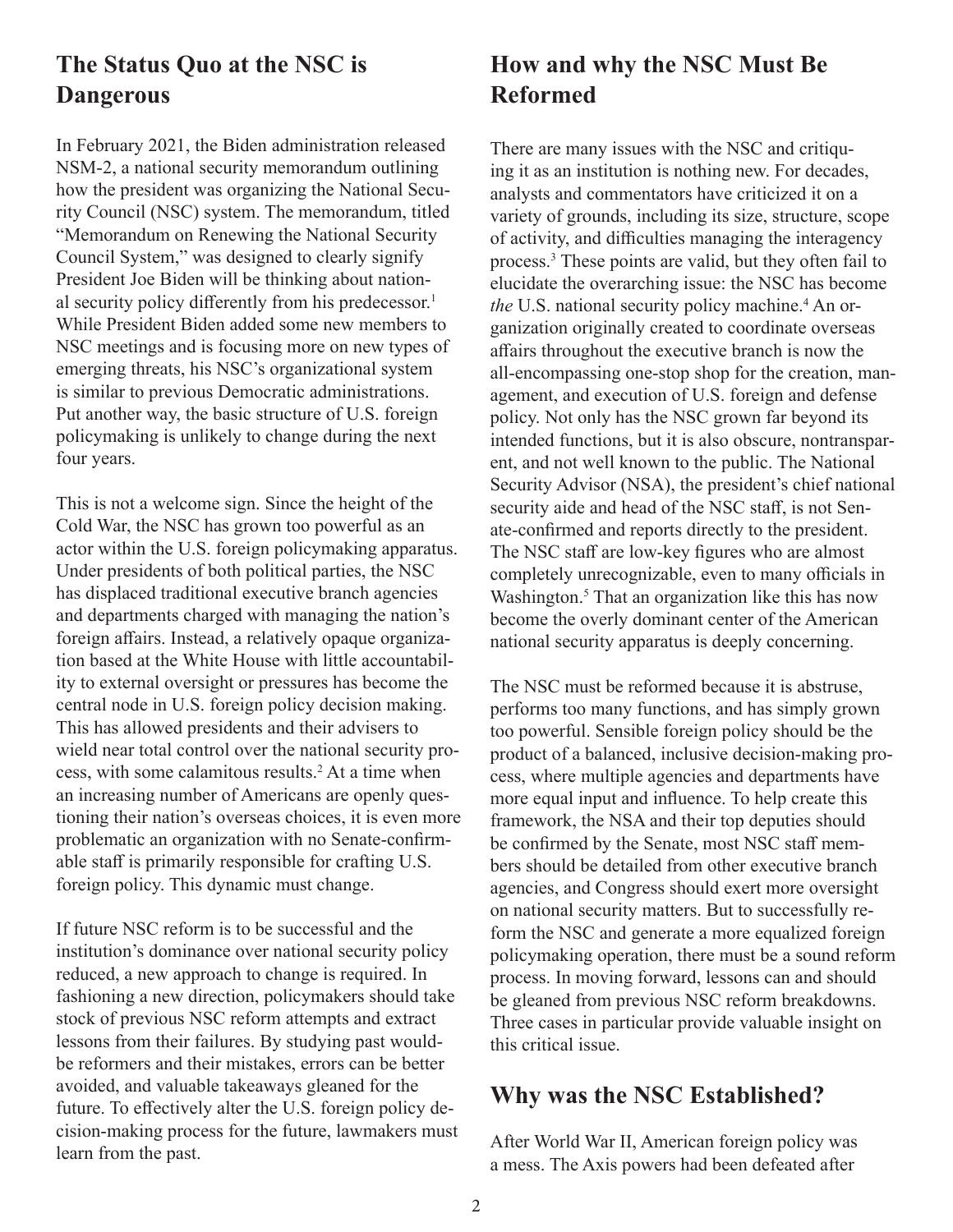years of conflict and the use of a revolutionary new weapon – the atomic bomb – but now, policymakers quickly began to shift toward confronting a different potential rival, the Soviet Union. The Soviets were a chief wartime ally in the struggle against fascism, but after increasingly volatile geopolitical and ideological disputes, the two sides became bitter adversaries.<sup>6</sup> In the wake of victory and ensuing demobilization, senior U.S. government officials scrambled to form a coherent response to what they viewed as a momentous challenge.

One of the problems in doing so was the outdated machinery – or more accurately, the lack thereof – of American foreign policymaking. During the war, President Franklin D. Roosevelt eschewed formal organizations designed to craft and coordinate foreign and defense policy, preferring improvisation and informal, hands-on management. On many issues, Roosevelt took personal control over them; he held unofficial meetings with senior diplomatic and military leaders, gave them direct orders as commander-in-chief and operated outside the formal chain of command, used personal advisers as international envoys, and handled his own correspondence with foreign leaders.7 It helped win World War II, but Roosevelt's machinations were a "deliberately organized – or disorganized" approach that deeply frustrated Washington.<sup>8</sup>

After the war's conclusion and with a new president in the White House, many policymakers believed there was a ripe opportunity to remake America's national security architecture. They were eager to avoid what they viewed as the Roosevelt administration's administrative chaos and felt it was time, in President Harry Truman's words, to establish a "closely knit, cooperating and effective [national security] machinery."<sup>9</sup> Some senior national security officials were also concerned about a return of the acidic prewar rivalries between the different branches of the armed services and were anxious to avoid them. Most important of all, the wartime experience had shattered the old international system and transformed Washington's relationship with the country and the world. In this uncertain global security environment, U.S. policy needed to be integrated and unified. A new organization dedicated to that coordinating and harmonizing work would be required.<sup>10</sup>

Following two years of intense bureaucratic and political wrangling, Truman signed the National Security Act of 1947. The law was a major restructuring of the American foreign and defense establishments. It unified the armed forces into a single National Military Establishment, formally established the Joint Chiefs of Staff (JCS), created the Central Intelligence Agency (CIA), and last but not least, formed the NSC. Under the legislation, the NSC would serve as the principal forum where the president and his top foreign policy advisers would consider vital national security matters. A small staff would assist its work and act as a "broker of ideas" from the various executive branch departments but was not meant to have a role in the formulation or implementation of policy.<sup>11</sup> There was also no provision for an NSA. Instead, the architects of the National Security Act sought to create a relatively small organization designed to help coordinate and synchronize foreign and defense policy across the federal government. Once the president received all the necessary information and made a decision, the NSC would disseminate those decisions throughout the wider government bureaucracy. In other words, the NSC would serve as a conduit or mechanism for organizing the national security decision-making process. It was not intended to become the central player in U.S. foreign policy.

## **Previous NSC Reform Efforts Have Failed**

In charting a way forward on NSC reform, it is vital to examine previous attempts to do so and learn how and why they failed. Each president has shaped the NSC to fit their preferences, which is often labeled "reform," but what has actually occurred as a result of these changes is a sharp increase in presidential power over foreign and national security decision making. The NSC has been the vehicle for this growth, making it the undisputed center of the national security apparatus. Below, three previous NSC reform efforts will be analyzed to extract lessons from those experiences. By learning from these failures, we can better understand how to shift this dynamic and rebalance the foreign policymaking process.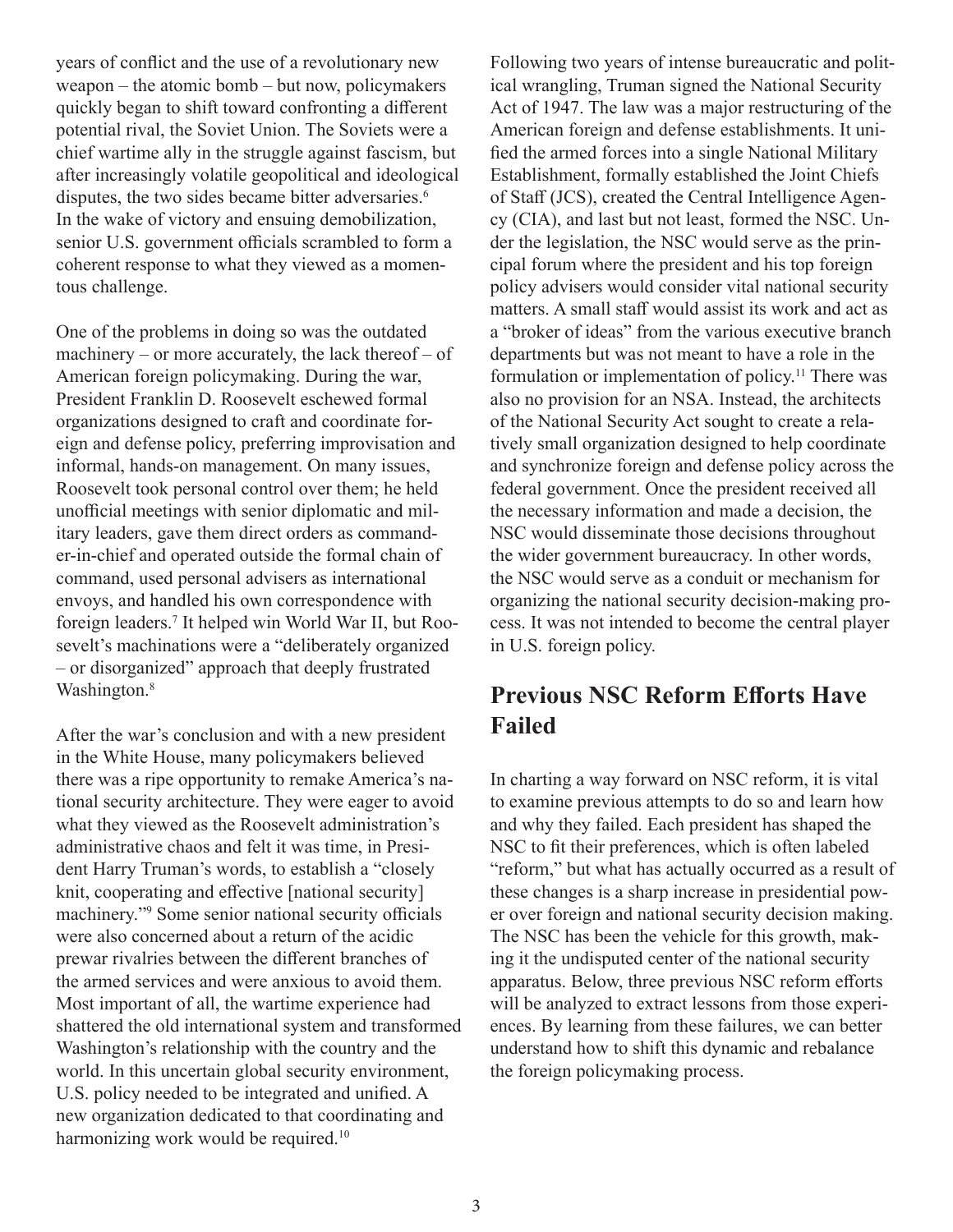### **Centralizing National Security: The Hoover Commission Reforms, 1947-49**

In July 1947, around the same time Truman signed the National Security Act, Congress passed a law creating a bipartisan commission to study and make recommendations on improving the administration of the executive branch.12 The Commission on the Organization of the Executive Branch of the Government quickly became known as "the Hoover Commission" after its chairman, former President Herbert Hoover. As part of its mandate, it had total authority to investigate all parts of the federal government, including the NSC and broader national security establishment. Under the Commission, a task force on national security organization, led by Ferdinand Eberstadt, a well-connected investment banker, was created to study the structures of national security policymaking.<sup>13</sup>

By early 1949, the Hoover Commission submitted 19 reports and nearly 300 recommendations to Congress for changes to the executive branch.<sup>14</sup> The national security task force authored one of those reports, and it argued that the broad organizational designs of foreign and defense policy formation, conceived by the National Security Act of 1947, were soundly constructed.15 Specifically, it contended the NSC was the "keystone" and the "most vital element" of the national security structure and that "the success of the whole system depends…on its proper and effective organization."<sup>16</sup> However, the Eberstadt task force also found there were considerable amounts of administrative and bureaucratic dysfunction within the national security establishment and that it was not yet operating efficiently.

According to the report, the NSC was failing to carry out many of its core functions, including producing a detailed statement of long-term U.S. national interests; guidance on budgetary levels, and instructions to the National Military Establishment on the proper size of the armed forces so it could adequately meet the country's defense requirements.17 Crucially, the task force was referring to the NSC itself and not its staff members. In fact, the Eberstadt team did not mention the NSC staff at all in its study, which suggests it did not see it as a vital component of the nation's emerging national security architecture. Ultimately, they felt

that if the fledgling national security decision-making network was going to thrive, the NSC needed to play a robust coordinating role.

In its final overall report though, the Hoover Commission focused its proposals on shoring up and strengthening the new defense establishment. The Commission was so concerned with the intense amounts of bureaucratic mayhem engulfing the military that it largely neglected other parts of the government charged with managing foreign policy, like the NSC.<sup>18</sup> It proposed strengthening the secretary of defense position and centralizing its authority by abolishing the cabinet-level military departments and reorganizing the National Military Establishment into the Department of Defense, where the military service secretaries would be subordinated to the defense secretary. Parallel to this, the Commission objected to the heavy military slant of the NSC and the designation of NSC members by law, urging the removal of the service secretaries from the NSC's statutory membership. However, this was mainly a complementary bid to weaken the service secretaries and stem the Pentagon's managerial disorder and not a greater attempt to refine the NSC.

Aside from this recommendation, the Hoover Commission proposed no other substantive changes to the NSC system. While it did note the president needed better machinery to deliver him competent advice and resolve interdepartmental disputes, it critically did not recommend the NSC or its staff as that mechanism.<sup>19</sup> Yet when Congress reviewed the Commission's suggestions, it rejected the conclusion that there should be no statutory designation of members. Congress agreed to remove the service secretaries, but it also added the vice president to the NSC and mandated the president could only add future members with the Senate's approval.<sup>20</sup> At this early state in national security policymaking, Congress rightly sought to keep a stake in the process.

Overall, most of the Hoover Commission's national security proposals were translated into the 1949 amendments to the National Security Act. The NSC remained virtually untouched, but the Truman White House quietly added a provision to the corresponding Reorganization Act of 1949 which formally moved the NSC to the Executive Office of the President.<sup>21</sup> Little noticed at the time and only meant to codify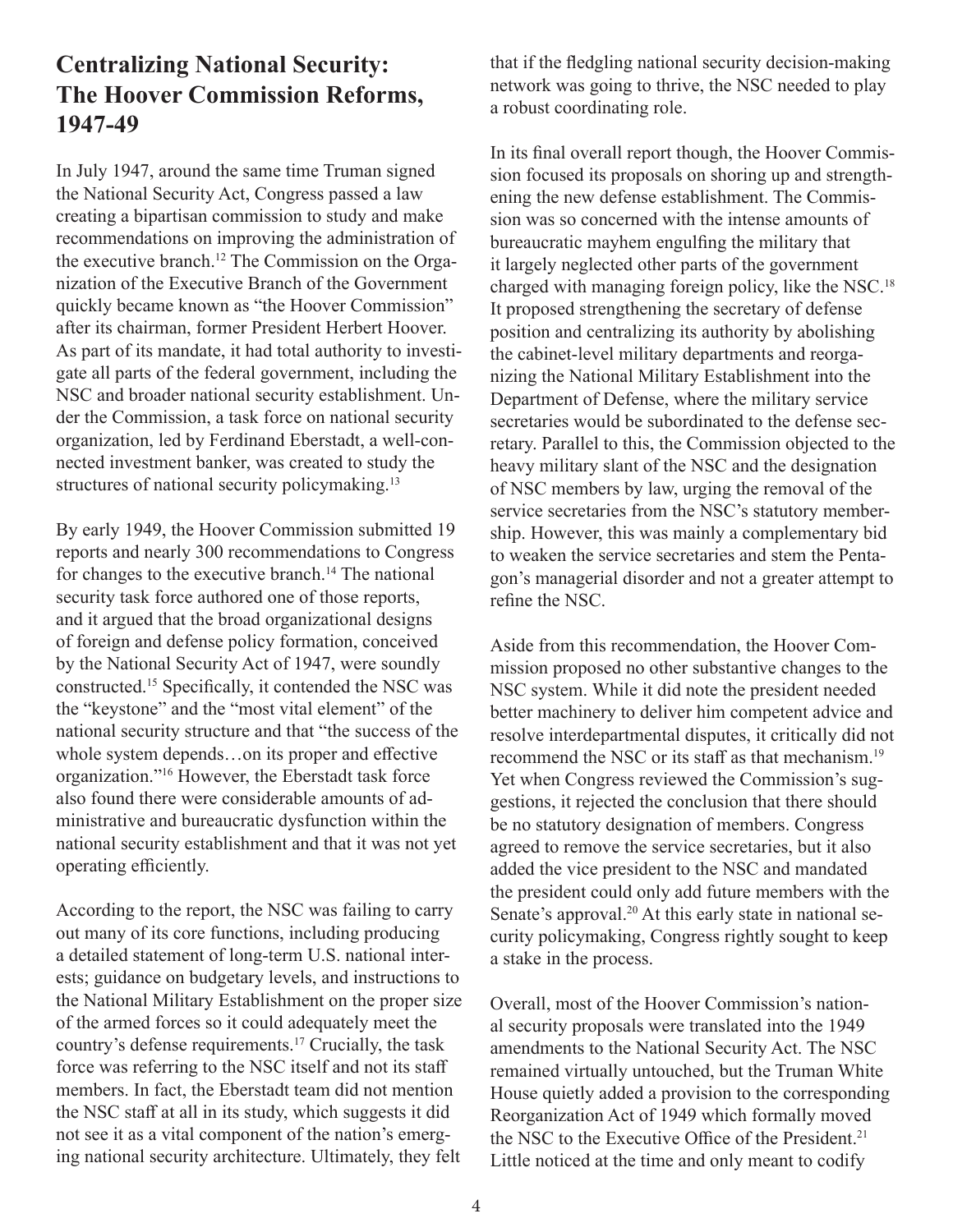what had already been administrative practice, this move laid the groundwork for the NSC's expansive growth in power over the ensuing decades.

#### **Future Reform Must Focus on the NSC**

When the Hoover Commission and the Eberstadt task force began studying the infrastructure of U.S. national security in early 1948, it was largely in disarray. Most of this stemmed from the turmoil inside the Pentagon and the confusion over the military's civilian and uniformed chain-of-command. The proceeding chaos made reorganizing the defense framework an urgent priority for the Hoover reformers in order to place American foreign and defense policy on a sounder footing. Yet even though the Hoover Commission correctly diagnosed the ills plaguing the national security apparatus and focused their attention accordingly, they missed an important opportunity to examine the NSC and its effectiveness. While it was still a very new organization at the time, a stronger stance on the NSC might have pushed the infant entity in a different direction. Although the Commission's reports focused on the NSC as a coordinating forum of top decision makers, it neglected to clarify the role of the NSC staff in foreign and national security policymaking. This ambiguity allowed presidents greater latitude in deciding that role for themselves.

The Hoover Commission experience's main lesson for future NSC reform is that any prospective commission or congressional panel studying these issues should focus solely on the NSC and its place within the broader U.S. foreign policymaking ecosystem. If NSC reform is combined with other agencies or policy areas, it will receive the undivided attention this issue desperately needs.

## **Power to the President: The Jackson Subcommittee Reforms, 1959-60**

A decade after the Hoover Commission submitted its reports to Congress, U.S. foreign policy machinery became a topic of conversation again in the nation's capital. In the spring of 1959, Senator Henry "Scoop" Jackson, Democrat of Washington, began criticizing President Dwight D. Eisenhower's NSC and approach to national security decision making. In a speech to the National War College that April, Jackson argued

the foreign policy process was in shambles and attacked the NSC as a "dangerously misleading façade" that spent too much time readying planning papers and not enough on coordinating the interagency policy process or focusing on major strategic issues.<sup>22</sup> His denunciations were part of a larger partisan strategy to attack Eisenhower and his Republican Party on national security issues to score political points ahead of the 1960 presidential campaign. These critiques were quickly given an institutional platform when Jackson was named chair of a Senate subcommittee investigating the national security policymaking process.

Despite years of work and volumes of testimony from national security officials of both political parties, the Subcommittee on National Policy Machinery, also known as the "Jackson Subcommittee," did not propose serious legal changes to the NSC or the existing national security system. Instead, it merely argued for tinkering with the existing policy process, not recreating it.23 After spending too much time criticizing what he viewed as Eisenhower's overly bureaucratic NSC, Jackson painted himself into a corner and was forced to make suggestions that would informalize the NSC, which would likely increase the president's personal control over the foreign policy decision-making process and exclude executive branch departments with a role in managing international affairs. The Jackson Subcommittee recommended the NSC system reemphasize the NSC itself as a forum for the president to discuss pressing foreign policy issues with his top advisers at the expense of the NSC staff.24 While this might have the welcome effect of keeping the NSC as an overall institution in check, it paradoxically gave Eisenhower's Democratic successor, John F. Kennedy, the political cover he needed to begin centralizing foreign policymaking inside the White House and expanding the NSC's powers to serve as his personal foreign policy advisory body, a role not originally envisioned by the NSC's architects. The real outcome of the Jackson Subcommittee was to greenlight the president's move to covert the NSC into his personal instrument. Starting with Kennedy, the NSC would only grow with power and influence over the organization of U.S. national security.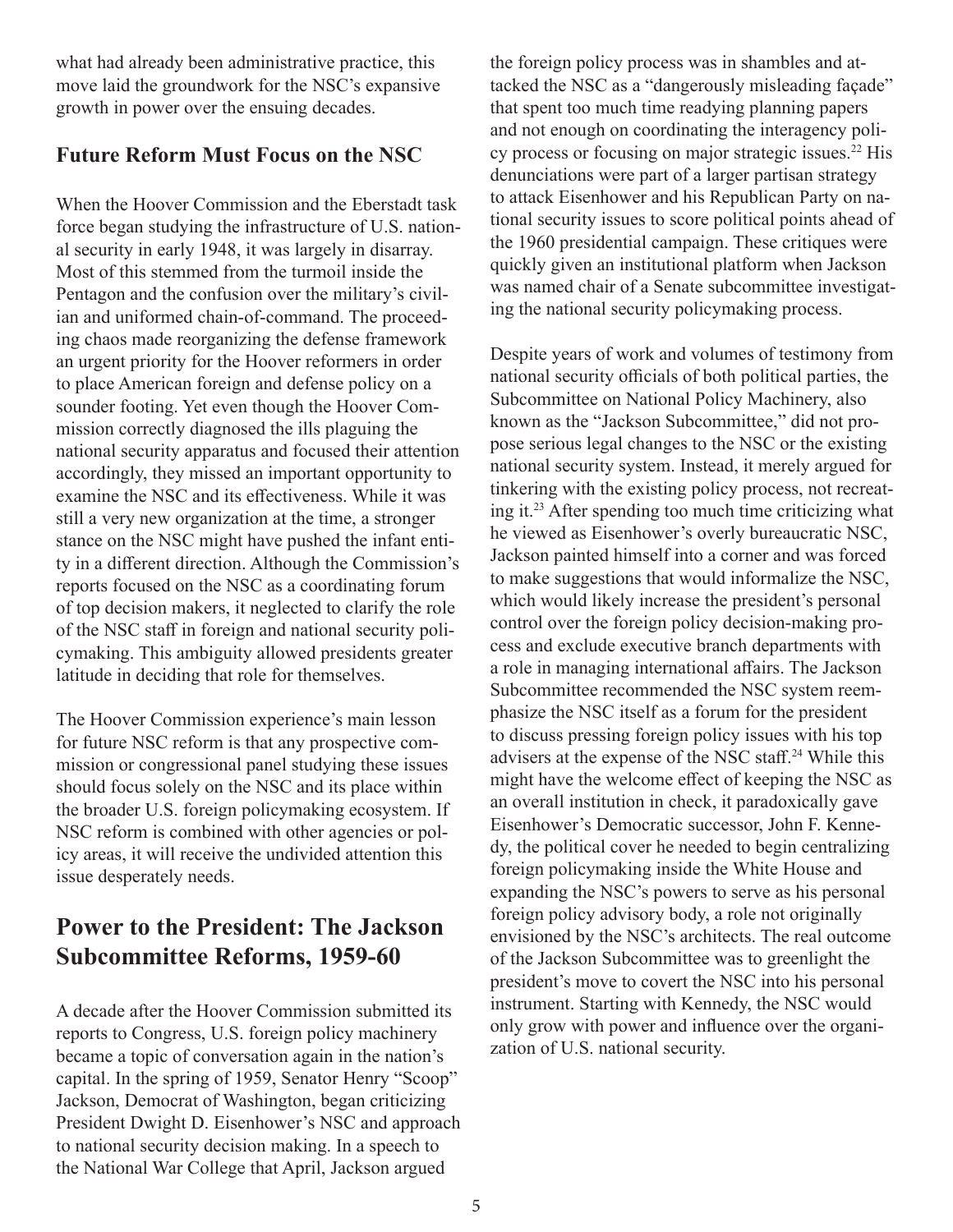#### **Congress Should Conduct Meaningful Oversight on NSC Operations**

The main upshot that should be drawn from the Jackson Subcommittee experience is that substantive NSC reform must include policymakers from all across the U.S. government and political spectrum. The Jackson Subcommittee's partisan outlook harmed its chances of success from the beginning. In order to build significant momentum behind NSC reform, it cannot simply be a just congressional project or only an executive branch enterprise. Officials from both the executive and legislative branches, plus policymakers, stakeholders, and thinkers from other areas of the wider American foreign policy community, must be involved in crafting NSC alterations. A broad-based reform initiative makes it easier to build consensus and real change more likely.

If NSC reform is seen as partisan or imposed by one group on another, it will probably end in more consternation and failure. To facilitate NSC reform, Congress should establish new House and Senate select committees to study NSC operations and its role in the U.S. foreign policymaking process. In this case, the model to follow would be the Pike and Church committees created in 1975 to study abuses in the Intelligence Community (IC). Those bipartisan committees were able to examine intelligence matters in massive detail and craft appropriate measures to reduce the lawbreaking and wrongdoing inside U.S. intelligence agencies. While misconduct is not the issue at hand in NSC reform, the Pike and Church committees are successful examples of bipartisan lawmaking in the foreign policy arena and provide valuable precedents for other similar endeavors.

## **A More Open Foreign Policy? The Carter Reform Plan, 1977-79**

After the tragedy of the Vietnam War, there was renewed interest in scrutinizing how U.S. foreign policy was crafted. The foreign policy process became a partisan issue during the 1976 presidential campaign when Democratic nominee Jimmy Carter excoriated Henry Kissinger, the secretary of state and former NSA, and his "lone ranger" style of foreign policy; Carter pledged to restore openness and integrity to the process.25 Specifically, Carter thought Kissinger and

the NSC as an institution wielded too much unilateral power over the creation of American foreign policy.

After he became president and to fulfill a campaign promise, Carter instituted a government-wide reform and reorganization effort in 1977. On national security policy, Carter asked former NSC staff member Phil Odeen to lead the review.<sup>26</sup> The Odeen report was completed in 1979 and found that while Carter's NSC was excellent in serving in a personal advisory capacity, it was struggling to meet its institutional responsibilities, like managing the interagency review process.27 These institutional obligations, designed to help the NSC coordinate foreign and defense policy throughout the federal bureaucracy, were its intended functions when the NSC was invented under the 1947 National Security Act.

The main issue with the Odeen review had nothing to do with the report itself. Instead, the problem was that Carter was known as a micro-manager. For example, he did not have a White House Chief of Staff for the first 2.5 years of his administration; the president personally managed his White House advisers. This management style extended to foreign policy as well.<sup>28</sup> Carter desired to have personal presidential control over foreign policy formation and be recognized as such. As a result, despite his previous campaign criticisms of Kissinger and the presidents he served, Richard Nixon and Gerald Ford, the NSC served as Carter's personal foreign policy advisory body and continued its previous trend since Kennedy of centering itself as the nexus of foreign policy decision-making. The Odeen report was never taken seriously.

#### **A Presidential Counterpart for Reviewing National Security Processes**

Similar to the Jackson Subcommittee's inability to positively transform the NSC, but this time from the other side of the political equation, serious NSC reform must be engage decision makers from across the government. That is the main conclusion from Carter failing to engage his own reform initiatives. Presidentially ordered studies can easily be ignored if they do not the force or weight of the law behind them. The failure to institute any of Odeen's proposals suggested one branch of government exploring NSC reform will not work; it must be a cross-branch project. To complement the creation of new House and Senate select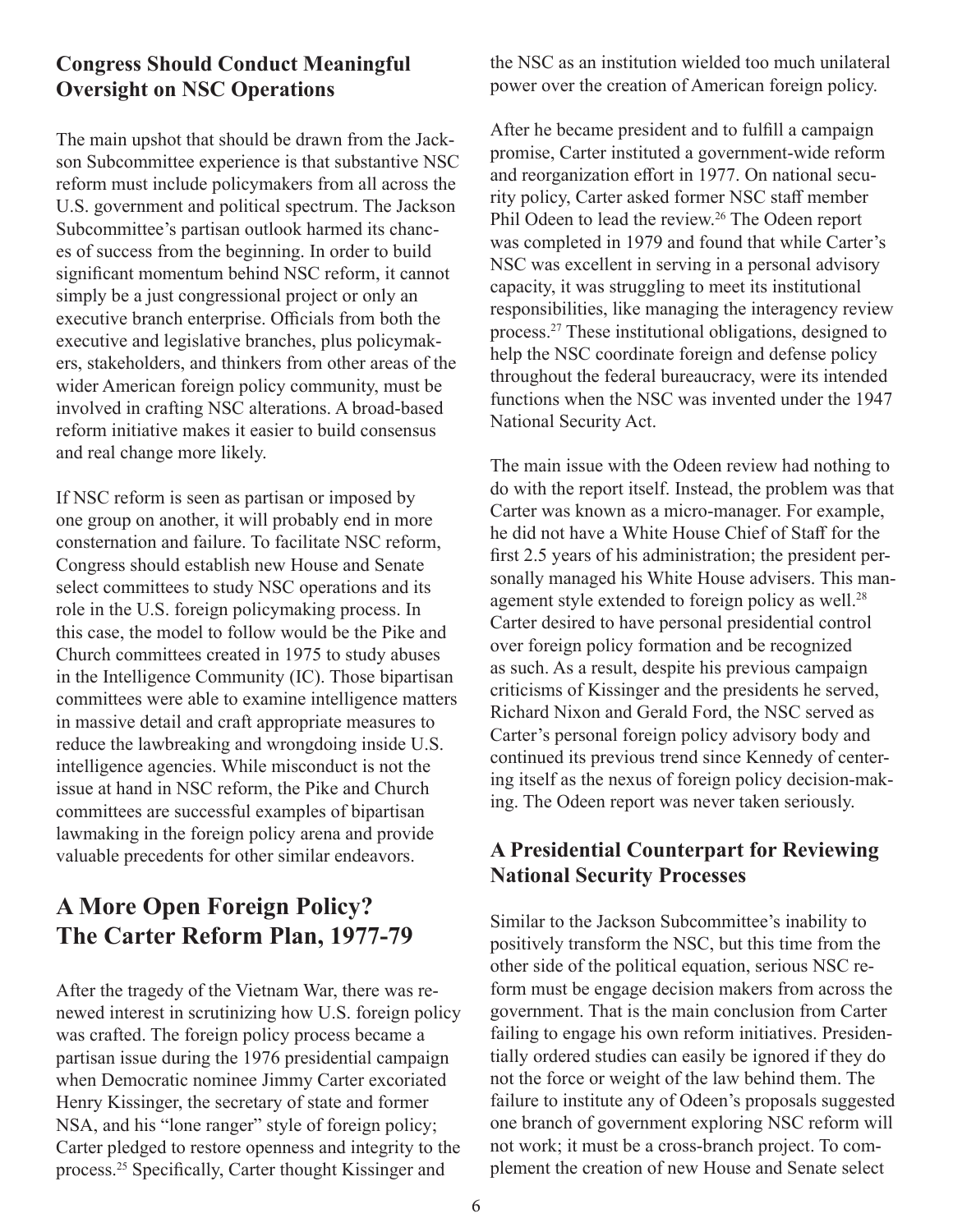committees investigating NSC reform, the president should also establish a commission by executive order that would concurrently study the issue. This would give the executive branch their own substantive role in examining methods for overhauling the NSC. But unlike many previous presidential commissions, it should coordinate closely with its congressional counterparts to ensure both ends of Pennsylvania Avenue can be build accord around any changes.

# **Recommendations for Future NSC Reform**

Now that vital lessons have been extracted from these historical efforts to reform the NSC, they can be applied toward a future initiative to remake the American national security policymaking structure. Ultimately, the key takeaways from these prior reform schemes are that both the executive and legislative branches must be equally involved in charting a path forward on refashioning the NSC while at the same time, the NSC as an institution must be the primary, or sole, focus of any major reform plan. If it is examined alongside other organizations, it might not receive the priority it needs, like what occurred during the Hoover Commission. Without broad-based, bipartisan involvement in future reform from both the president and Congress, NSC reform could appear like a partisan endeavor, or something being imposed on one side over the other. It is vital to heed these lessons in establishing a potential process for studying this key issue. But now that a process has been sketched out, which reforms should be considered?

#### **Make the NSA and Top Deputies Subject to Senate Confirmation by Amending the National Security Act of 1947**

This is the most controversial recommendation this paper will suggest, but it is also the most important. Based upon the current structures of decision making, there are numerous incentives and methods for presidents of both political parties to impose their wills upon U.S. foreign policy. As outlined in this paper, the clearest one has been to elevate the NSC as an institution in foreign policymaking and maximize its influence over other agencies and departments which would normally play key roles. This has been possible because the NSA and their staff members serve in the Executive Office of the President and therefore are not Senate confirmable, unlike their high-ranking peers throughout the federal bureaucracy. However, if Congress amended the National Security Act of 1947 to require the NSA and their top deputies to be confirmed by the Senate, it would help decrease the NSC's power over the national security process and rebalance the infrastructure supporting foreign policymaking. As it currently stands, it is disconcerting to think that officials most responsible for crafting the nation's foreign policy are mainly anonymous figures whose actions and views remain unknown to the American public. If potential senior NSC staff members were legally required to testify before the Senate to obtain their jobs, it would generate a level of transparency in foreign policymaking that does not currently exist because the White House has so much central authority over it. While critics might charge this could curtail presidential independence in foreign policy by limit the group of potential national security staffers, the lack of current constraints has not led presidents (in a decisive majority of cases) to make hugely unconventional NSC hires. Far from severely reducing presidential autonomy over foreign policy, making the NSA and their top deputies Senate confirmable will help rebalance the decision-making process, increase transparency in that decision making, and grant Congress a new level of oversight in an area of policymaking it does not currently possess.

#### **Limit the Number of Outside Hires on NSC Staff**

If efforts to reduce the NSC's influence in the foreign policy apparatus are going to be successful, there needs to be strict limits on how many NSC staff members can be brought on as outside hires. The NSC needs to be restored as an institutional body focused on coordinating foreign and defense policy. An important way to make that happen is to require most of its members to be detailed from other agencies and departments within the U.S. government charged with devising American foreign policy. These agencies should include the State, Defense, Treasury, Justice, and Homeland Security Departments, IC members, the United States Agency for International Development, and the Office of the Trade Representative. Staffing the NSC with departmental experts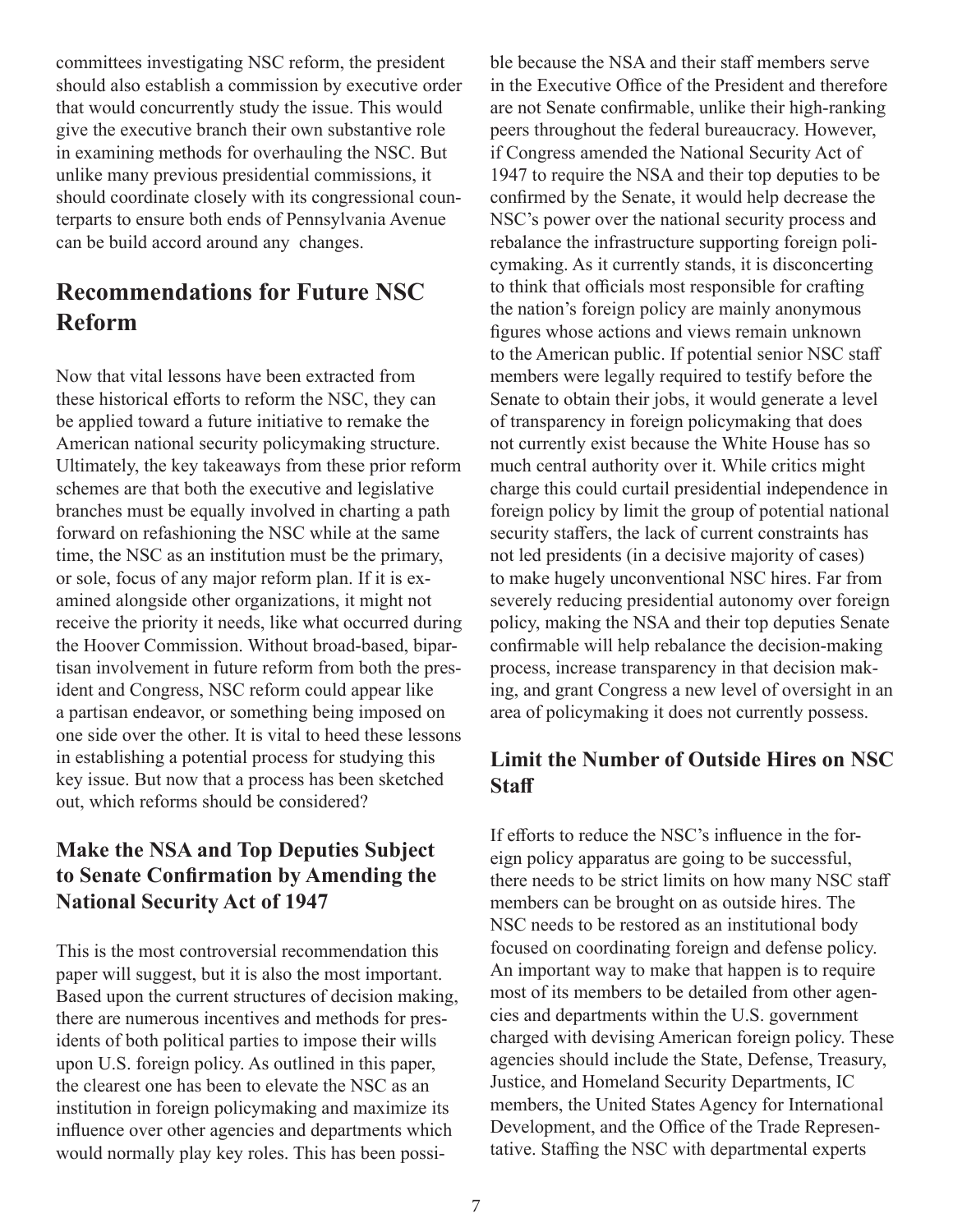will not only elevate the departments' role again in the policymaking process, but it will also help ensure each agency has a relatively equal position in national security. Additionally, this would also help diversify the information the president and top officials receive before making critical decisions, which will help increase the chances they are more prudent and restrained ones. Minimizing the number of outside hires at the NSC will ultimately give other executive branch agencies larger voices in policymaking and rebalance the entire decision-making process.

#### **Congress Must Restore Oversight Over Foreign Policy**

Congress needs to restore its proper role in the creation of national security policy. Besides mandating that the NSA and their top deputies become Senate confirmable positions, Congress should establish new House and Senate committees charged with oversight of the national security policymaking process. Not only would this include oversight of the NSC as an institution, but it would include more general supervision of national security policy. Congress already has House and Senate committees monitoring the State Department and foreign affairs, the Pentagon and military policy, and the intelligence agencies. It is not a huge leap to argue they should be examining the overlapping area of national security, especially because it is largely managed by a comparatively inaccessible organization based at the White House.

These new committees overseeing national security could be separate ones similar to the House and Senate Intelligence Committees, or they could be subcommittees on pre-existing ones. In the House, a new national security oversight subcommittee could be placed on either the House Oversight Committee or the House Foreign Affairs Committee. In the Senate, it could be placed on the Senate Foreign Relations Committee or the Senate Committee on Homeland Security and Government Affairs. Yet, separate national security committees comparable to the Intelligence Committees are preferable to ensure the NSC and national security policy formation receive the proper attention they need.

If national security decision-making is the dominant prism now policymakers employ when crafting U.S. relations with the wider world, it is only sensible to have congressional committees overseeing the creation of those policies.

# **Conclusion**

The United States has reached an inflection point in its history. As the COVID-19 pandemic has ravaged the globe and killed millions of people, it has forced Americans to rethink everything about their society. National security policy is chief amongst them. But in recrafting how America thinks about its foreign policy, it is also necessary to reconsider the institutions that not only make that policy, but also undergird the entire U.S. national security infrastructure. The NSC is at the top of that list.

The Cold War came and went during the twentieth century, but the NSC, designed by lawmakers to integrate American foreign and defense policy so it could effectively respond to what they viewed as a new geopolitical threat, endured. From its humble beginnings as a mechanism to coordinate policy, it is now the chief node in the entire U.S. foreign policymaking process. Foreign policy is not made in Washington today without the imprimatur of the NSC. This has become a distressing problem because an organization far from the public eye and tucked away in the bowels of the White House is now chiefly responsible for American relations with the wider world. It should alarm all Americans that an institution like this now has so much power over how the United States conducts itself in the world.

Nevertheless, there is an opportunity to change directions. The NSC and basic structures of U.S. national security decision making must and should be reformed. The NSC's power over this process needs to be reduced and rebalanced amongst the many executive branch agencies and departments tasked with handling foreign policy. With the right process in place that learns the lessons from previous failures to reshape the NSC, this organization can be restored as an integration tool for foreign and defense policy. If the NSC returned to its more modest roots as the coordinator of American national security and every department had a proper say in policymaking, then U.S. foreign policy could become more sensible, restrained, and beneficial to every American.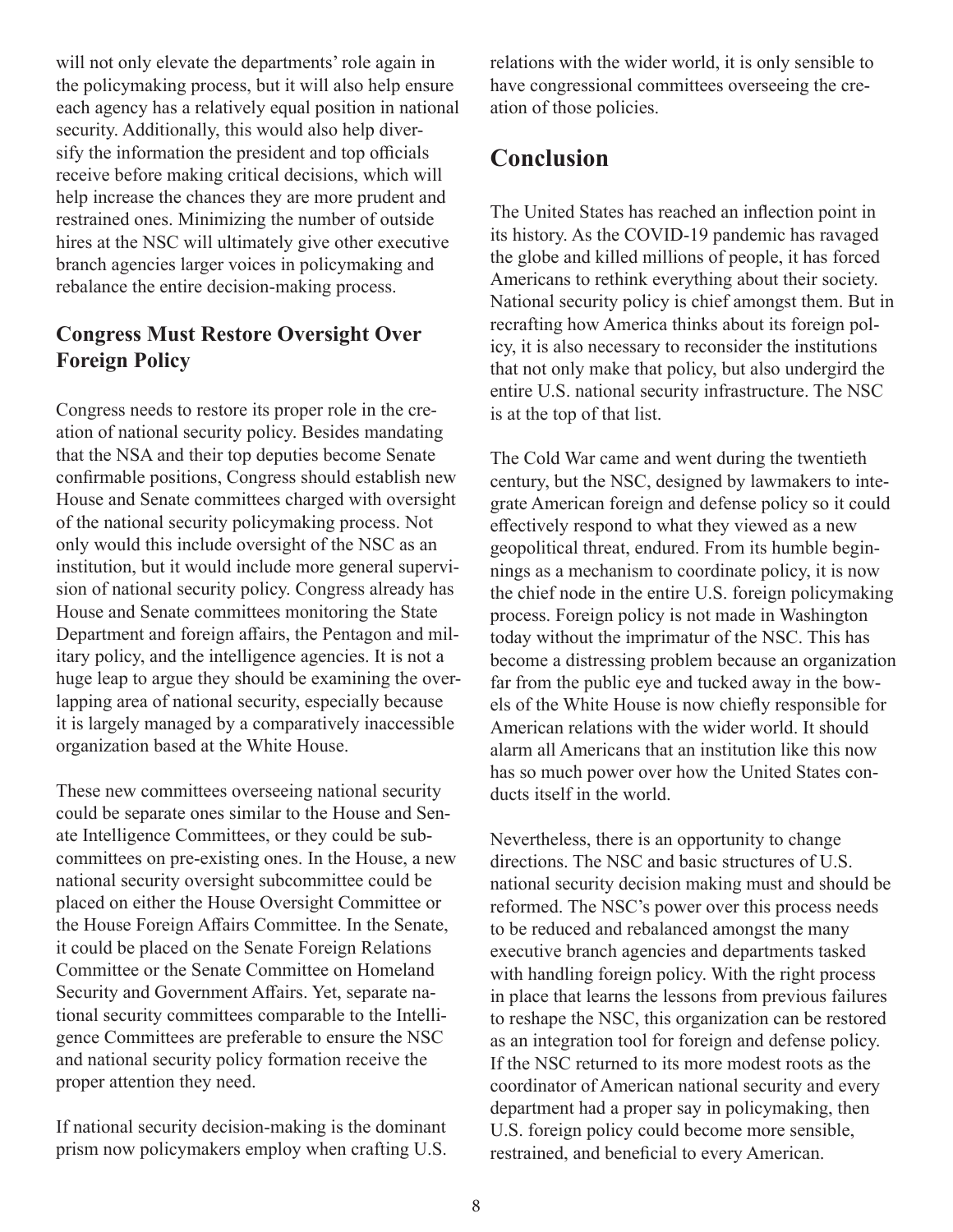1 National Security Memorandum/NSM-2, "Memorandum on Renewing the National Security Council System," The White House, February 4, 2021, accessed April 6, 2021, https://www.whitehouse.gov/briefing-room/statements-releases/2021/02/04/memorandum-renewing-the-national-security-council-system/.

2 For example, see John Gans, "How the National Security Council Got So Powerful," *The Atlantic*, May 12, 2019, https://www.theatlantic.com/ideas/archive/2019/05/how-national-security-council-got-so-powerful/589273/.

3 Countless articles and reports appraising and scrutinizing the NSC have been produced by scholars, research organizations, and think tanks over the years. Many of them suggest potential reforms, too. For some examples, see: Paul Y. Hammond, "The National Security Council as a Device for Interdepartmental Coordination: An Interpretation and Appraisal," *American Political Science Review* 54, no. 4 (December 1960): 899–910, https://doi.org/10.1017/S0003055400122233; R. Gordon Hoxie, "The National Security Council," *Presidential Studies Quarterly* 12, no. 1 (Winter 1982): 108–13; I.M. Destler and Ivo H. Daalder, "A New NSC for a New Administration," Brookings Policy Brief Series (Washington, DC: The Brookings Institution, November 15, 2000), https://www.brookings.edu/research/a-new-nsc-for-a-new-administration/; Clark A. Murdock et al., "Beyond Goldwater-Nichols: U.S. Government and Defense Reform for a New Strategic Era," Phase 2 Report (Washington, DC: Center for Strategic and International Studies, July 2005); Project on National Security Reform, "Forging A New Shield" (Washington, DC: Project on National Security Reform, November 2008); Shawn Brimley et al., "Enabling Decision: Shaping the National Security Council for the Next President," Papers for the Next President (Washington, DC: Center for a New American Security, June 2015); Alexander Bobroske, "Reforming the National Security Council," *American Action Forum* (blog), December 21, 2016, https://www.americanactionforum.org/research/reforming-national-security-council/; Derek Chollet, "The National Security Council: Is It Effective, or Is It Broken?," in *The Oxford Handbook of U.S. National Security*, ed. Derek S. Reveron, Nikolas K. Gvosdev, and John A. Cloud (New York: Oxford University Press, 2018), https:// www.oxfordhandbooks.com/view/10.1093/oxfordhb/9780190680015.001.0001/oxfordhb-9780190680015-e-11.

4 Destler and Daalder's Brookings paper comes the closest to acknowledging this, but some of their solutions would paradoxically enhance the NSC's influence and allow it to evade public accountability.

5 John Gans, *White House Warriors: How the National Security Council Transformed the American Way of War* (New York: Liveright, 2019).

6 John Lewis Gaddis, *The United States and the Origins of the Cold War, 1941–1947*, Revised Edition (New York: Columbia University Press, 2000); Melvyn P. Leffler, "The Emergence of an American Grand Strategy, 1945-1952," in *The Cambridge History of the Cold War: Volume I: Origins*, ed. Melvyn P. Leffler and Odd Arne Westad, vol. 1, 3 vols. (Cambridge, UK: Cambridge University Press, 2010), 67–89.

7 Gans, *White House Warriors*, 12.

8 Robert Dallek, *Franklin D. Roosevelt and American Foreign Policy, 1932-1945* (New York: Oxford University Press, 1995), 29.

9 Alfred D. Sander, "Truman and the National Security Council: 1945-1947," *The Journal of American History* 59, no. 2 (September 1972): 369–88, https://doi.org/10.2307/1890196.

10 Anna Kasten Nelson, "President Truman and the Evolution of the National Security Council," *The Journal of American History* 72, no. 2 (September 1985): 360–78, https://doi.org/10.2307/1903380.

11 Christopher Briem, "How Admiral Souers Shaped the National Security System," *Naval History Magazine*, August 2020, accessed April 7, 2021, https://www.usni.org/magazines/naval-history-magazine/2020/august/how-admiral-souers-shaped-national-security-system.

12 William E. Pemberton, "Struggle for the New Deal: Truman and the Hoover Commission," *Presidential Studies Quarterly* 16, no. 3 (Summer 1986): 511–27.

13 Nelson, "President Truman and the Evolution of the National Security Council," 371.

14 Peri E. Arnold, "The First Hoover Commission and the Managerial Presidency," *The Journal of Politics* 38, no. 1 (February 1976): 46–70, https://doi.org/10.2307/2128961.